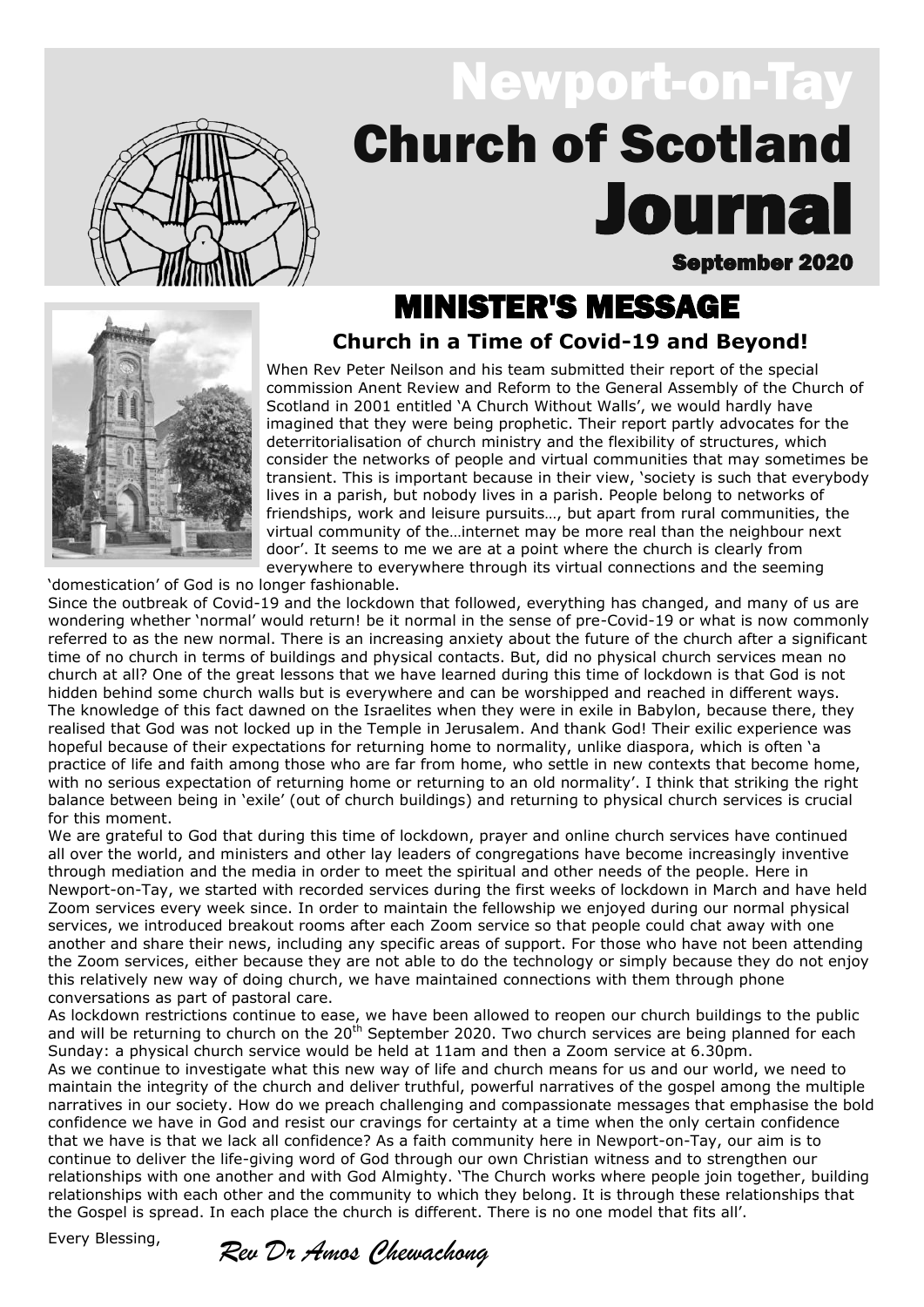# **Our Church is Re-opening**

| September 2020 |    |         |    |    |    |  |
|----------------|----|---------|----|----|----|--|
| M              |    |         |    |    |    |  |
|                |    | э       |    |    |    |  |
|                |    |         | 10 |    |    |  |
|                | 5  | 16<br>× |    | 18 | 19 |  |
|                | 22 | 23      | 24 | 25 |    |  |
|                |    | 30      |    |    |    |  |

Following the Scottish Government's move to Phase 3, in their four-phased approach to the easing of Covid-19 lockdown restrictions, guidance has been published to allow Places of Worship to re-open provided their state of preparedness and proposed mitigation measures can be evidenced and approved through the submission of certain mandatory documents.

The Kirk Session decided by a majority vote to move towards re-opening our Church by firstly undertaking all the necessary inspections and preparatory work; then, secondly, submitting the mandatory documentation (including a Buildings Checklist, a Covid-19 Risk Assessment and details of our proposed Mitigation Measures) for approval to the Presbytery of St. Andrews. At their meeting on 19th August, Presbytery approved our request to re-open our Church in Newport-on-Tay and the Kirk Session resolved to do so on Sunday 20th September.

It was however agreed that a 'Blended' approach should be adopted over the coming months, at least until the current uncertainties surrounding the virus, its persistence in our communities and a proven vaccination programme can be determined. This approach will utilise both the physical Church Service in conjunction with our highly successful online virtual (Zoom) Services. This would give everyone a choice of worship opportunity dependent on their spiritual needs, personal preference, and confidence level.

### **However, anyone displaying any of the Covid-19 symptoms should remain at home and heed the Scottish Government's guidance.**

## Can I just turn up to Church on the 20th September as normal?

No – the Government have placed strict limits on the number of worshippers who can attend a Service. This limit currently stands at 50 - so, to avoid disappointment we will be trialling a booking system over the course of the next 4 weeks. People who find that we are already fully booked when they register their request will be given a priority booking for the following week.



### How do I book a place at a Service?

We currently envisage that you will have a choice of booking process, either online or by telephone. A booking window will be established between 10 am and 5 pm on the Friday leading up to the Service you wish to attend and will allow you to: -

**Doodle** A) Go online and register your request to attend along with contact details through a software

application called 'Doodle'. Precise connection information will be communicated by e-mail nearer the time. If you have not recently submitted an e-mail address to the church - then, please defer to the telephone booking option; or

B) Telephone and register your request to attend along with contact details to (01382) 543034. The requirement for name and contact details (one per couple/family group) is to satisfy the 'Test and Protect' measures introduced by the Scottish Government, a public health measure designed to identify and break chains of transmission of Covid-19 within the community.

## Will access to our Church be different?

Yes, without a doubt - there will be strict adherence to social distancing employing barriers, ground/floor markings and a one-way system to control the flow of worshippers entering the Church. The church pews have been partitioned to accommodate three types of worshippers - individuals, couples, or family groups. Labels mark seats which can be occupied (green tick) and tape blocks off pews to be left unoccupied.





## What hygiene measures are in place?

In terms of personal hygiene measures - you will be required to wear a mask/face covering (unless you have a medical exemption), use the Hand Sanitizers provided, follow Steward guidance and sit in the seat allocated to you. Should you forget to bring your mask/face covering we can provide you with a disposable mask.

## Can I sit in my normal pew?

This may happen by chance, but the likely answer is No. You will be directed by a Steward to the next available pew within the appropriate partitioned section. Any personal items which would normally reside within your regular pew have been removed as part of the deep cleaning process and stored away for the time being. Should you wish to recover any such item you should speak to a Steward at the end of the Service.

### Will our Worship Be different?

Yes - our worship Services will be approximately 40-50 minutes in length and will follow our normal Service format - including prayers, Bible readings, a sermon and reflection. Although we are not permitted to sing at this time, our Services will include music (Hymns and other inspirational pieces) played by Hannah our organist. All pew cushions have been removed - so, should you wish you may bring your own personal cushion to sit on, but must take it away with you after the Service.

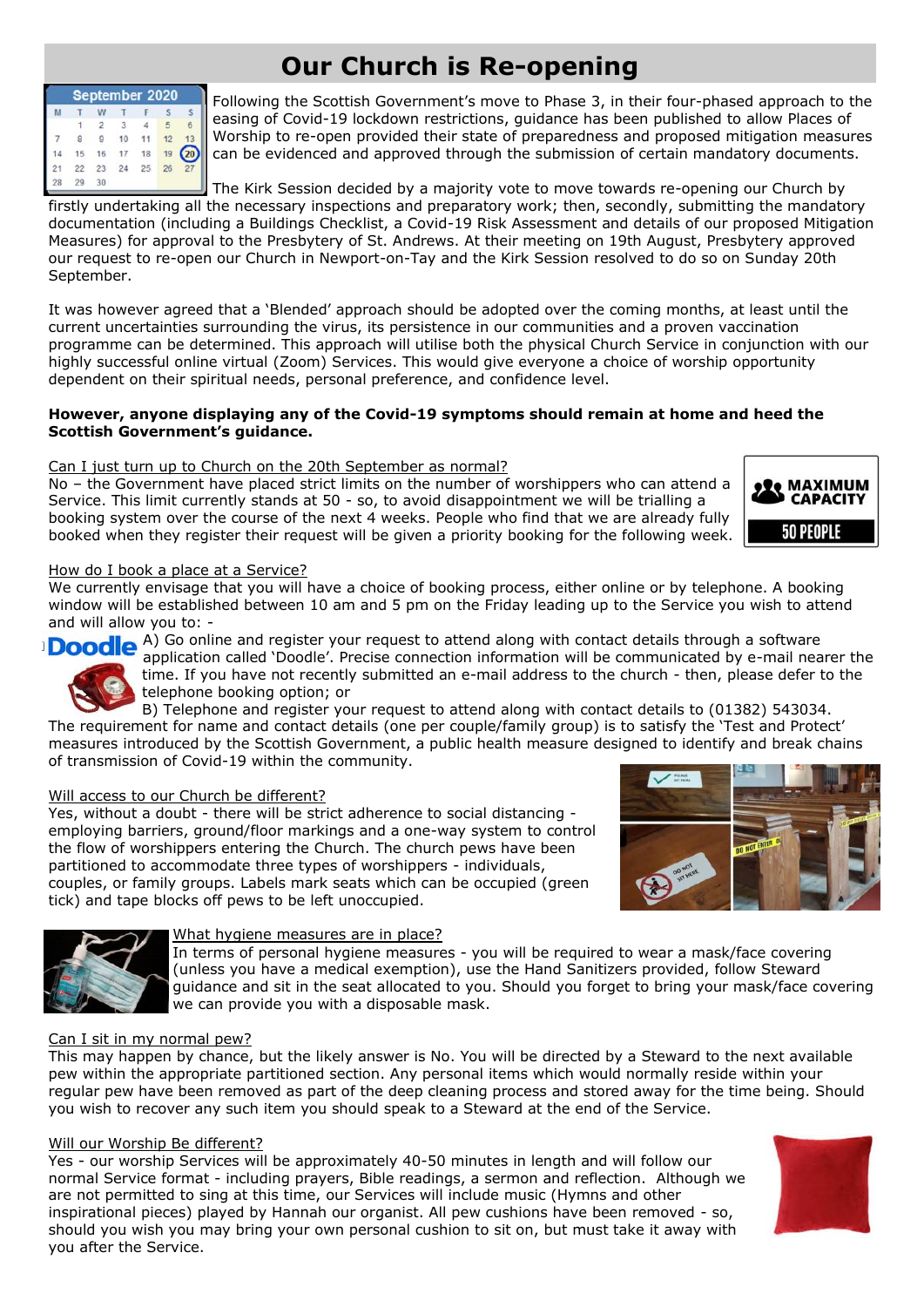# **Our Church is Re-opening**



Will there be a Sunday Club, Youth Seekers and Crèche available?

No – we have agreed to open the Church only in the first instance, certainly for the duration of the 4-week booking system trial. The Sunday Club and Youth Seekers will continue with their online **Family** *H*-Week DOOKING System than the Junuary Clab and Testan Decision on the children's address Service with children remaining in the pews.

### What if I feel ill during the Service?

Please retain your mask (if worn) and make your way to the Stewards at the back of the church. They will ascertain your health issue and activate the Covid-19 Safe Evacuation Plan if it is felt necessary.

### How will I leave the Church at the end of the Service?

You will be directed by Stewards when to stand-up, leave the pew and exit the building following the one-way system in place. Social distancing must be adhered to, both inside the building and outside in the church grounds. There will be no teas or coffee served after the Service.



### Can I visit the toilet at any time?



Yes - Stewards will be in place at the front of the Church to guide you to the toilets. Please adhere to the signage and floor markings within the link corridor and outside the toilet entrance. To avoid contact in the common toilet entrance - the ladies will use their normal marked facility, the men however will be directed to the downstairs toilet in Kirk House. Only one person will be allowed to occupy the toilet at any time. Good hand hygiene should be observed using soap and hot water, with paper towels to dry hands before disposing in the bin.

### **We look forward to welcoming you back into fellowship in God's House. However, for everyone's safety we ask that you comply fully with this guidance and the general Covid-19 guidance issued by the Scottish Government.**

## **Francis B Robertson Session Clerk**

## **Financial Giving to the Church**

During the Covid-19 restrictions, our expenditure continued at almost its usual level, but our income fell by almost £3,000 per month. Our only reliable source of income was from those members whose offerings came direct from their bank by Standing Order. A number of our members have since started to use this method, while some others gave "interim" payments to keep their givings more up to date, and we are very grateful to all those members, along with those who gave the occasional one-off donation.

We also took the decision to place all our employees (including those in manna) on "furlough", meaning they were unable to do any work for the Church (paid or voluntary), but we were able to reclaim 80% of their normal salary from HMRC. These employees are now beginning to return to work and, obviously, our costs are increasing to their normal level.

While we were unable to gather physically on a Sunday morning for 27 weeks and all of our buildings were closed, the income from our worshippers through WFO Envelopes and the Open Plate stopped. We are hopeful that members who use the Weekly Freewill Offering Envelopes have been able to keep up to date with them and now that we are about to resume worship in our church building we hope that, as worshippers return, they will be able to help us to address the missing offerings.

If you do use the WFO Envelopes, please feel free to bring your offerings along one Sunday soon – whether you have been saving in WFO Envelopes each week or simply add it all together in one envelope. If you have previously been accustomed to simply putting cash into the Open Plate, then please be mindful of the times you have not been able to do this over the past 27 weeks!

Also, please note that for the foreseeable future, we will not be using offering bags during the services but instead there will be plates available at the Church doors to receive offerings as worshippers enter or leave the service.

Cheques (payable to "Newport-on-Tay Church of Scotland") are equally acceptable and can also be sent or delivered to me at any time (see address on back page).

Thank you in anticipation of your continuing support.





*"Each one must give as he has decided in his heart, not reluctantly or under compulsion, for God loves a cheerful giver." Luke 6:38*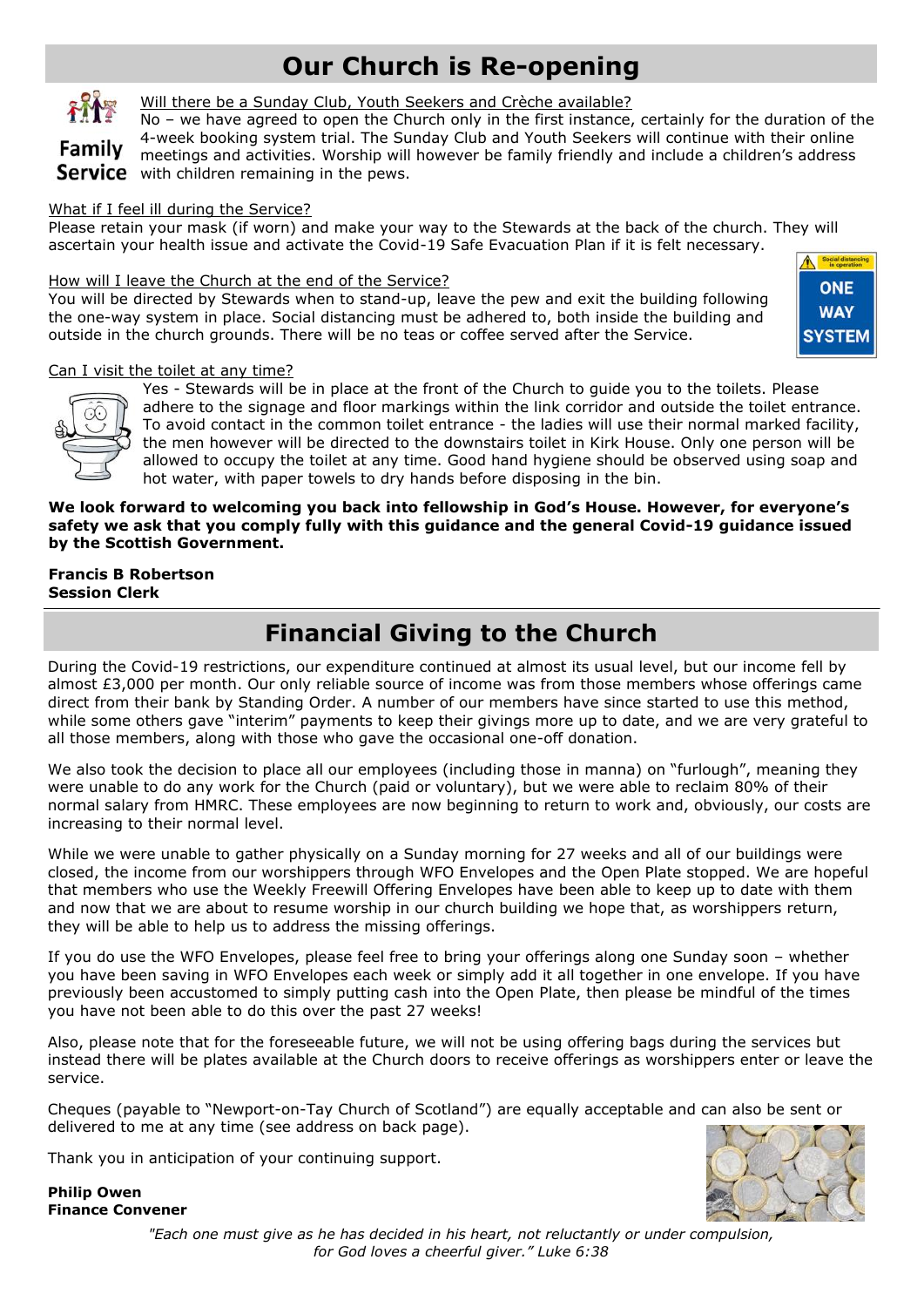# **Youth Seekers Update**

As most of you will know, Chris (our Youth Worker) has been on furlough since the beginning of lockdown and still is. However from mid-March he was on to Zoom, recognising its potential for maintaining contact with the youth and finding out about safeguarding implications etc. By 20th March he had sussed out Zoom tutorials, selected materials from the Urban Saints Energize material and had got 6 of us lined up on a rota, 2 at a time, to meet Youth Seekers online via Zoom for 30-40 minutes prior to the church Zoom service at 11am! So from March to June, on a weekly basis, Lesley Gray, Alison Heywood, Fiona and Scott Harris, Jane Campbell and Thomas Seabrook bravely tackled Zoom and Energise online (not without some hiccups!). We met regularly with usually about 4 of the youngsters who participated well.

We had a break from the end of June and started up again on 16th August, this time on a fortnightly basis partly due to work commitments for some of the volunteers. Chris was permitted to work briefly to put another wee programme together for us.

We do hope and pray that Chris will be able to get back to work before too long but in the meantime we are offering fortnightly sessions (next one 13th September) from approximately 10.15am to 10.50am on that Sunday morning. Please encourage any youth you know to give it a go. Just get in touch with me and we will take it from there. We are focussing on mental health issues in the current programme running until the end of October.

## **Alison Heywood**

Tel: 543369 mob: 07719367347 email: alisonbob@btinternet.com

# **Holiday Club**

We had plans to hold our Holiday Club during the last week of the summer holidays. Unfortunately due to restrictions and the fact that the children went back to school a week earlier than planned we made the decision not to run the Holiday Club during the summer. We contemplated running the Club one week during the October holidays but as there are still uncertainties regarding restrictions and how we can deliver the club in a similar style to usual we have made the decision to not run the Club this year. We are planning to run a Holiday Club during 2021. Many thanks to everyone who was planning to be involved this year - we look forward to having you involved next year!

**Claire Owen**

# **Online Zoom Services**

Since the beginning of April we have been running weekly services on Zoom at 11am on Sundays. This has allowed people to come together, see each other and share in worship. We have welcomed not only members of our own congregation but also visitors from other churches and the local community. We also invite everyone to stay behind after the service to chat in small groups. This is a great opportunity to chat to others, share news and stay connected. If you have not joined us yet and would like to find out more, please email [newportcos@btinternet.com](mailto:newportcos@btinternet.com) with the heading 'Zoom Services'.

# **GH Handyman Services**

**Joinery - Tiling - Fencing - Plumbing - Plastering - General Handyman All Jobs considered**



**Graeme Heywood 111 Brackens Road Dundee, DD3 9QZ Mobile: 0781 4527062**



**Email: ghhandymanservices@hotmail.co.uk www.ghhandymanservices.co.uk**

# **Parish Register**

### **Deaths**

|           | 21st Mar Mrs Margaret Dawson                         |          |
|-----------|------------------------------------------------------|----------|
|           | Newport-on-Tay                                       | Dist 34S |
| 21st July | Mrs Anna Barrie                                      |          |
|           | <b>St Serfs Care Home</b>                            | Dist 32  |
|           | <b>New Members by Resolution of the Kirk Session</b> |          |
|           |                                                      |          |
|           |                                                      |          |
| Balmerino | Mrs Amanda Wilman and Mr Chris Wilman                | Dist 31  |

### **Member left by Certificate** Dr James McKellican

Newport-on-Tay Dist 18

## **Minick of St Andrews Ltd**

**Traditionally Modern Quality Butchers**

45 Bell Street 17 Cupar Road

 6 Commercial Crescent (01382) 542223 Ladybank

St Andrews Newport-on-Tay DD6 8AF

**Email: minickofstandrews@hotmail.co.uk Retail/Wholesale & Rare Breed Specialist**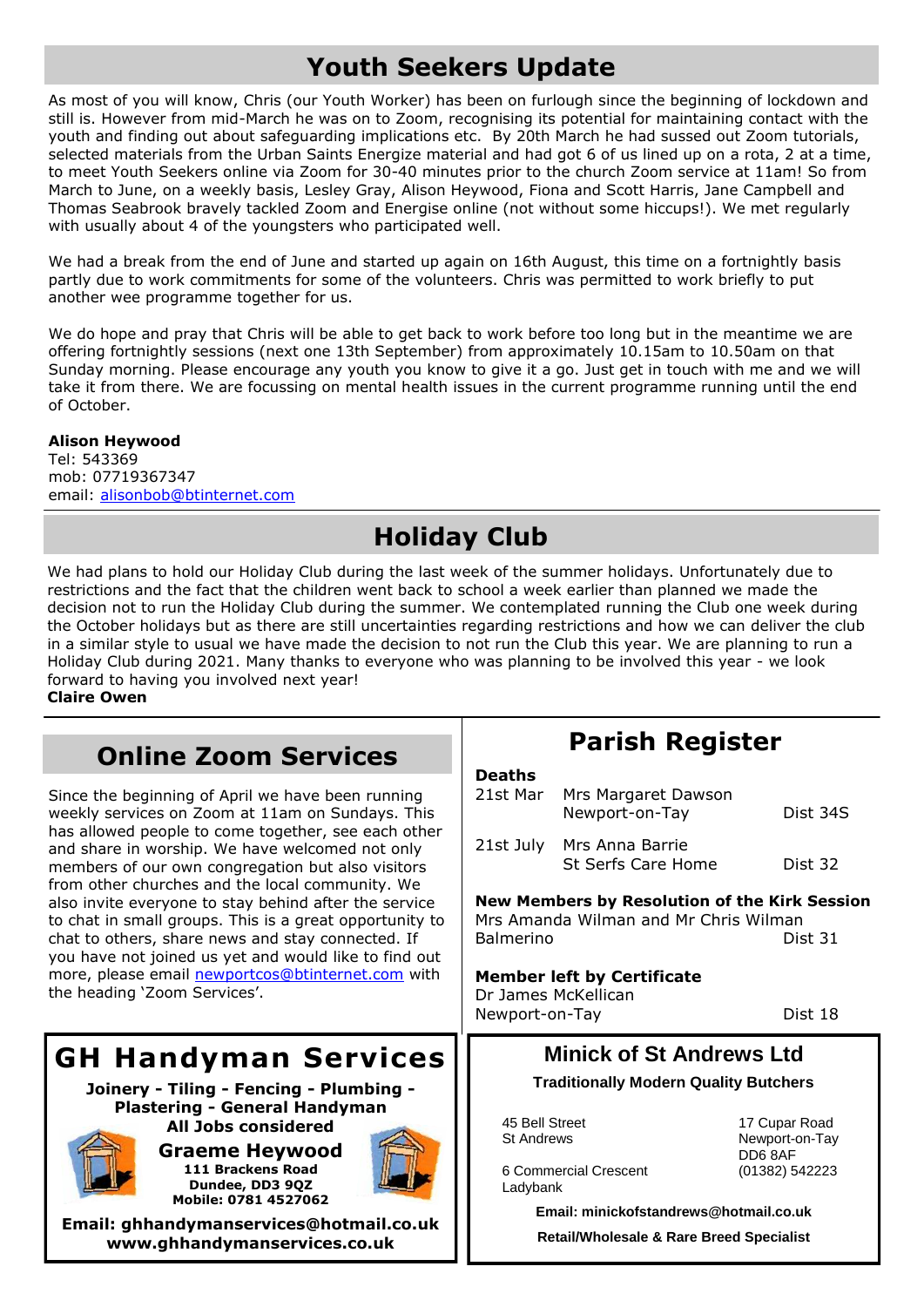## **Manna Baking Project**



Early in lockdown, Morag (aka manna star baker) was walking in Tayfield. She met Jackie Donachie, daughter-in-law of Mairi Shiels. They chatted, appropriately distanced of course, and soon the conversation turned to baking – what a surprise! Morag, it seemed, was missing her baking. Indeed, she felt that if she baked any more for her family, she would have to go out and invest in some different sized clothes! Jackie, never one to miss a good opportunity, immediately said. "Bake for the NHS, and I will deliver to all the hospital staff!" (Jackie is an Infection Prevention and Control Nurse, based at Victoria Hospital in Kirkcaldy, but visits all the hospitals in Fife, from St Andrews all the way to Dunfermline. She also has very useful contacts in Ninewells from when she worked there.)

And so a plan was born. Morag immediately emailed the manna bakers, and asked them to get out their rolling pins and pinnies. She raided the manna cupboard and distributed the baking supplies that were held there. Everyone got busy. However, there was a slight problem. As most of you will be aware, there have been huge shortages of certain items in our supermarkets, possibly the most noticeable being flour, but many other baking ingredients too. During lockdown it seems that everyone wanted to be Mary Berry. But our Mary Berries were not discouraged. Jackie contacted Jamie Scott at The Newport, and he has been selling us flour at cost price. Mairi wrote to all the Dundee supermarkets to ask if they would support us in this venture and Sainsbury's came up absolute trumps. They suggested someone come over and do some shopping. Jackie, as the youngest and least vulnerable, got that job, and she was given a shopping trolley and completely free rein in the baking aisle. It was manna from heaven indeed! Many bags of goodies were delivered to





Morag that morning to distribute to our bakers. Tesco were also helpful, giving us a gift voucher to spend on ingredients as we wished.

Now the task of distribution. Jackie's job takes her to all hospitals in Fife, checking up on hygiene arrangements, a particularly difficult job at the moment. Sometimes, understandably, she is not the most welcome visitor on the ward, but my goodness, how that has changed! Staff are now welcoming her with open arms, even clamouring for visits. In Fife every hospital has been visited, and at the last count, staff in 129 departments and wards across Fife had received sweet treats from our team. Did you know there were ten

hospitals in Fife? – St Andrews, Adamson (Cupar), Stratheden, Glenrothes, Cameron (Windygates), Victoria and Whyteman's Brae (both Kirkcaldy), Randolph Wemyss (Buckhaven), Queen Margaret and Lynebank (both Dunfermline). Dundee is not forgotten, and at Ninewells 29 different departments/wards have been on the receiving end of our goodies. Also in Dundee, King's Cross Hospital, the Royal Victoria Hospital, Carseview,

Dudhope Young People's Inpatient Unit and of course the Maggie's Centre have all been included. Jackie always points out that our bakers have all undergone food hygiene training, and all items are individually wrapped. She takes it all very seriously, and has even, occasionally, felt duty bound to do a bit of quality control tasting. All in a day's work, but it has to be done.

I think it's true to say that our project has grown arms and legs. Of course the hospitals were not enough. What about the staff in health centres, in food shops here in the village, in the hub schools that were still operating for key workers' children, and even the police? And so we expanded… Soon we had delivered to



the Spar and Scotmid, to our own health centre and pharmacy and to other health centres in Dundee, to Newport and Sidlaw Primary Schools, both being used as 'hubs', and to the police in Dundee. We also began to hear stories about some of our bakers leaving out goodies for local and 'white van' delivery people.

We have also been quite overwhelmed with local support. As news of our venture spread, local businesses and individuals made donations to us. Local artist Morag Muir, disappointed at the cancellation of the Open Studios weekend, decided to host her own virtual Not Open Studios weekend. She made prints of two of her paintings, put them up for sale, and donated all the proceeds to us. Elma Longair made a generous donation to us, as did



an anonymous supporter. Knowing that flour was in short supply, Boat Brae handed over all their unused flour to us, and local upholsterer Funky Bobbin has donated a huge supply of ingredients.

We are also delighted to have been able to fulfil personal requests for delivery. In some cases these requests have been made for family members working on the front line, and others have been requested as a special thank you for treatment received.

We have received many messages of thanks and appreciation, particularly from some of the 'behind the lines' workers. Many have stated their intention of coming

to visit manna once the emergency is over – Diane and Morag, please be aware! We're not sure just how long our project will continue; in the meantime we are all loving having an excuse to bake, and being able to put a smile on people's faces!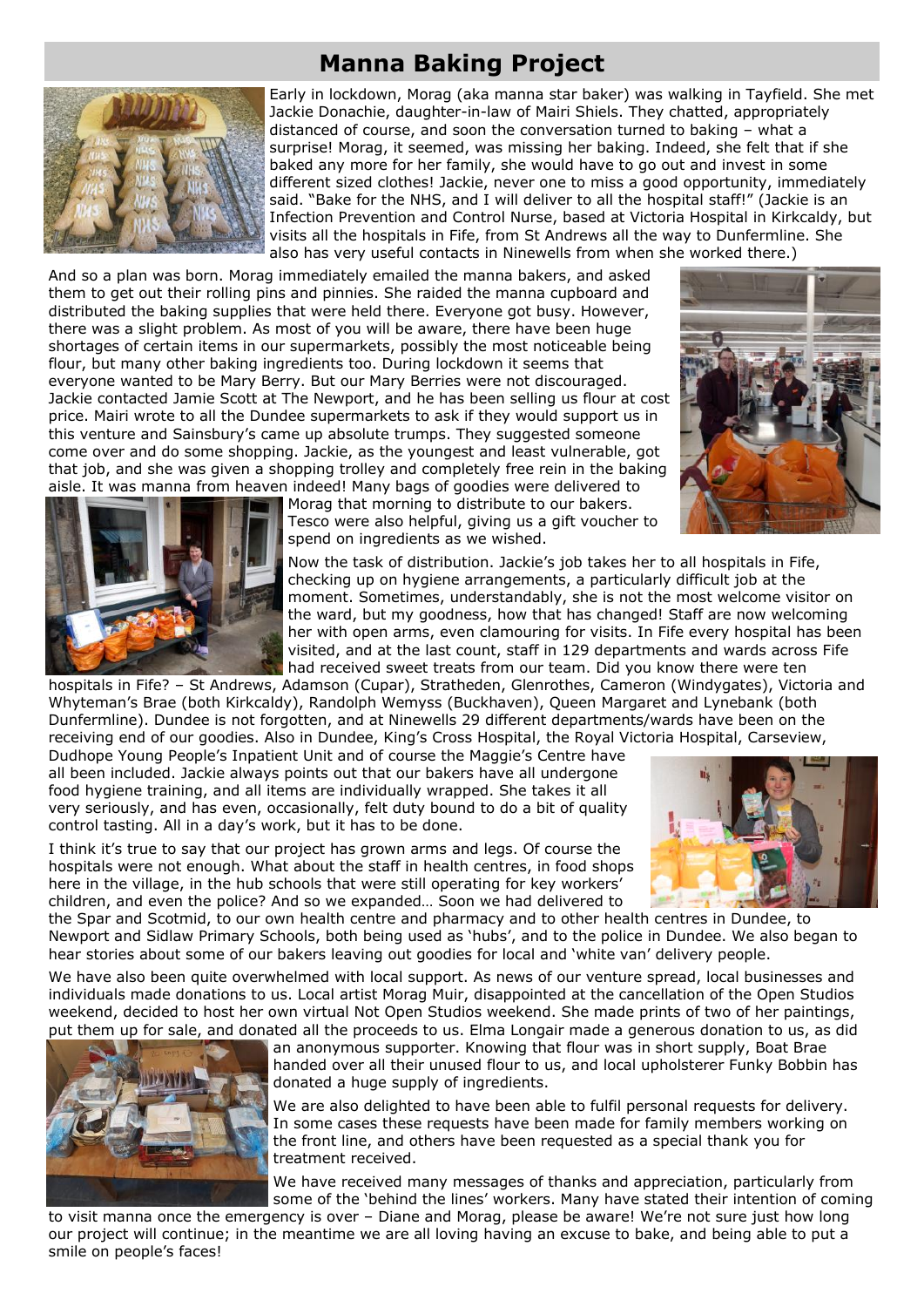# nanna matters

We were delighted to reopen at the beginning of August. Like other places things are different. You have to wear a mask and sanitise your hands on arrival. We have reduced our seating and most tables now sit 2 or 3. Our home baking is as tasty as ever—no change there. We also have a selection of sandwiches. We are



not doing soup yet. We have a small group of volunteers helping Morag and I at the moment - Sharon, Andrew, Linda, Kirsteen, Sheila, Lorna and Laura.

Our hours are slightly reduced at the moment and we are open Tuesday - Saturday 10am-3pm. People seem really pleased that we are open again. We feel we are being a blessing once more in our community.

We really need your prayers at this time more than ever before as we go forward in these strange times.

Many thanks. Diane & the manna team

manna is open Tuesday – Saturday 10am-3pm manna (01382) 542781 Diane Miller (01382) 541141 & dianemillermanna@gmail.com Morag Rowley (01382) 541157 & rowley.4@btinternet.com

# **Youth Café Online**

Everyone in the Church Youth is eagerly waiting for when we can meet each week in manna, as we did before lockdown. Back in March Chris, our Youth Worker, set up a series of sessions online with activities and thought-provoking discussions using resources from the Christian Youth Group, Urban Saints. Five of our Youth joined us online through the summer and shared their own stories as we all discussed topics that affect young people's lives and as we discovered what it means to be a disciple today. It was a joy for us to meet with them online each week and give them the opportunity to meet with each other as well. We will be staying with our online meetings meanwhile, but we will be looking forward to when we can all see each other face-to-face.

## **Graham and Catherine Johnston**

# **Sunday Club Update**

## **Teaching so far this year**

As many of you will probably know, we continued Sunday Club via Zoom during lockdown. We adopted a structured format with welcome and sharing news to start with. This was then followed by a story led on many occasions by a guest storyteller which gave rise to craft activities the children could do for the following week. We had a quiz on the story they had just heard and they showed their craft activities from the previous week to one another. The session then closed with a prayer. The sessions took place between 0945 and 1015 each Sunday until the beginning of August. This meant that they were finished well before the main service started. The theme for the first sessions was 'lockdown' and then we explored 'creation' based on Genesis Chapter 1. I am grateful to Catherine Merrylees for coordinating and running many of these and to all the guest storytellers. Jane Campbell also recorded a Godly Play video which was sent out to the children before they started school and was very well received.



## **The term ahead**

We have decided not to start back with face to face teaching when the church resumes face to face services on 20th September. We will be starting back online in the first instance and are currently deciding the best date. We will then review the situation after the main services start and decide when to start Sunday Club face to face. If anyone would like to be involved in any way please let me know.

## **Update on Sunday Club Sponsorship of Rimberto from Bolivia**

As you will know, we have committed to sponsoring through World Vision, Rimberto, a young boy from Bolivia. The children keep up-to-date with Rimberto's progress through frequent reports received from World Vision. This allows them to better understand the lives of children growing up in very different circumstances and to pray for Rimberto and his family and community in a relevant and intercessional way.

For further information about World Vision and its work do have a look at their website: www.worldvision.org.uk

## **Fundraising**

We are still keen to continue fundraising during this time and if anyone would like to contribute, please let me know.

## **Neil Merrylees Sunday Club Coordinator**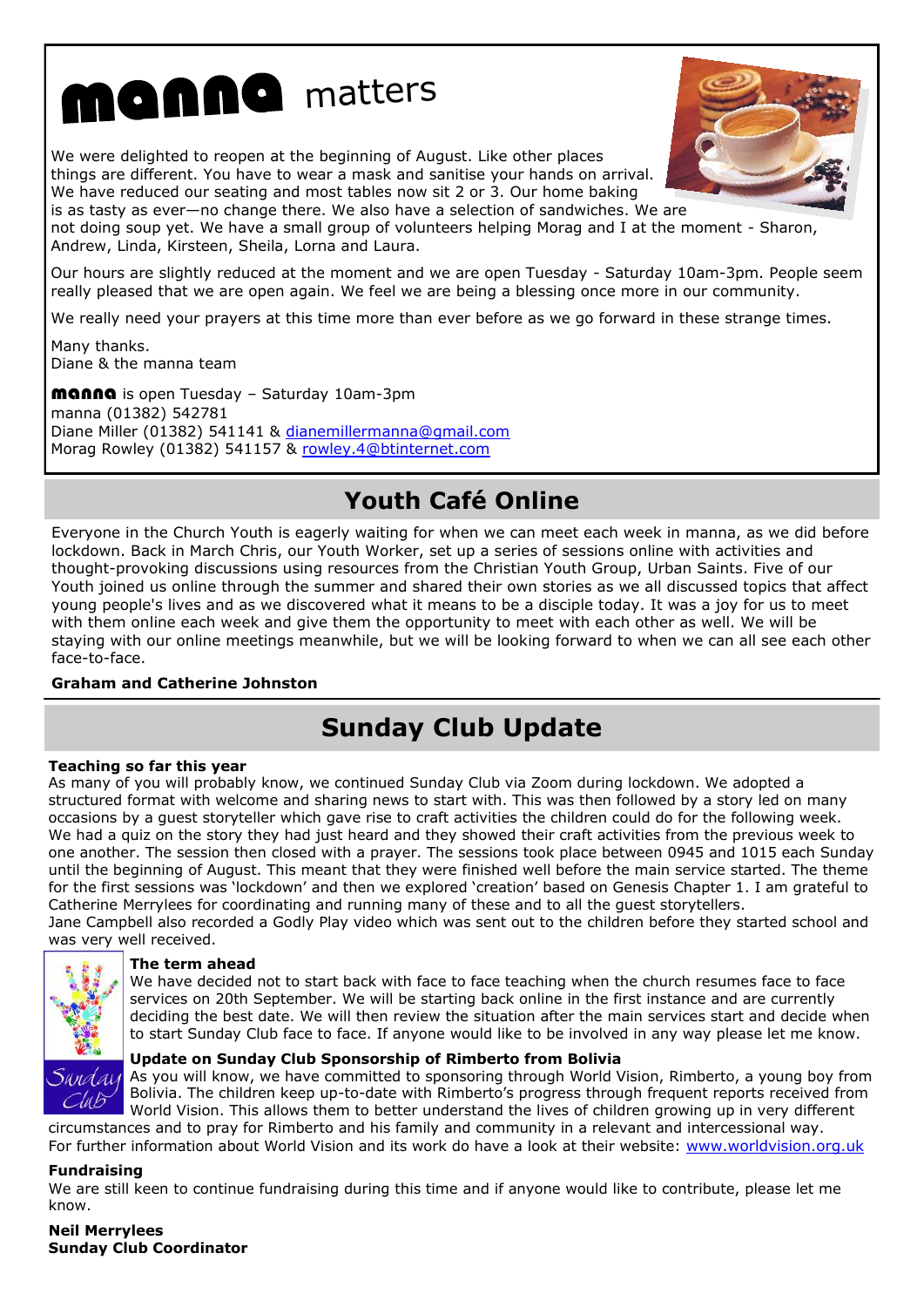# **Update on Malawi Safe House - March 2020**

As everyone will no doubt remember the church very kindly made a generous donation towards the furnishings of a safe house in Malawi from the Harvest offering in 2019. The progress in putting up the building was delayed by the annual rains which were still going on in mid-February. However the foundations are now laid and hopefully the walls will be going up soon. It is still likely to take two to three months before it is complete. All the organisation, including the build, is being coordinated by a local organisation called Fisherman's Rest. They have worked in an area about twenty minutes drive south of the largest city in Malawi, Blantyre, for more than twenty years. If you want to know more about their work go to:<https://www.fishermansrest.net/about>

The following is adapted from the website (with permission).

'Fisherman's Rest was purchased in 1997 by the Chichlowscy family. Since then it has changed from a family home to a family run lodge, which supports long standing community programmes. Fisherman's Rest is set within an enchanting 500 acre forest with breathtaking views over the Great Rift Valley and our very own nature reserve. For twenty years Fisherman's Rest has been working alongside its communities in the surrounding schools and villages. It is a thriving not for profit Lodge and Nature Reserve, which employs more than one hundred people from the local community.'



Here are some pictures of the build.







*Foundations February 2020 15th Feb View of Foundations 24th March View of Site with Wall to Gable Height* 



*24th March : 3 pictures of the site including door and window frames in place*



## August 2020 Update

Plumbing and electrics are in and finishing touches being completed. The walls are being painted and the compound made secure.

For more information on this project please email Neil Merrylees at [nm1000@btinternet.com](mailto:nm1000@btinternet.com) with the subject : Malawi Safe House.